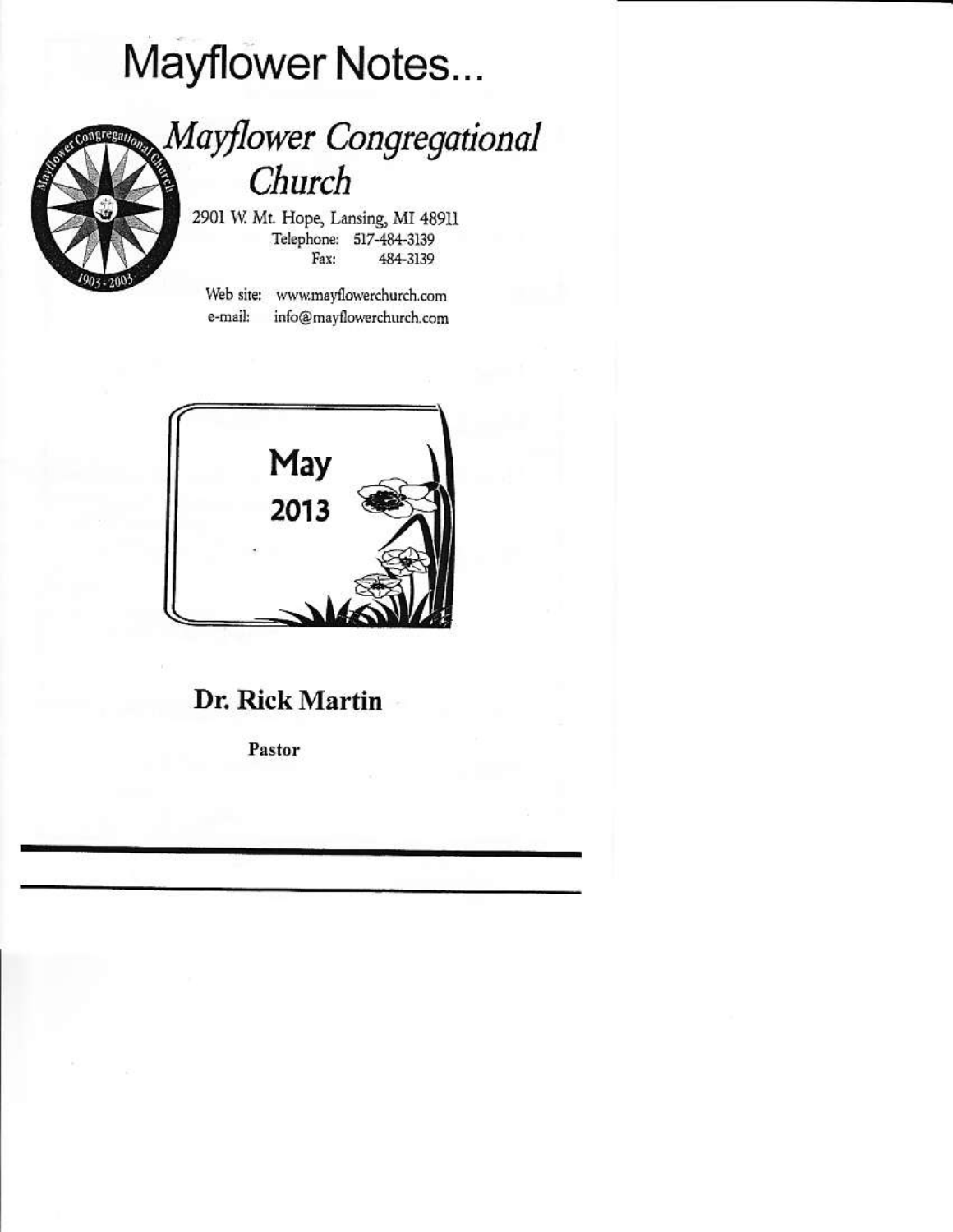Events to remember in May... May 5 Communion May 9 Ascension Sunday May 11 Second Saturdav Supper May 4 Landscape Day **May 12** Mother's Dav Music Recognition May 12 Sundav May 12 Trustees Meeting  $May 15$ Notes Deadline June/July Prudential Council  $May 19$ May 27 Memoríal Day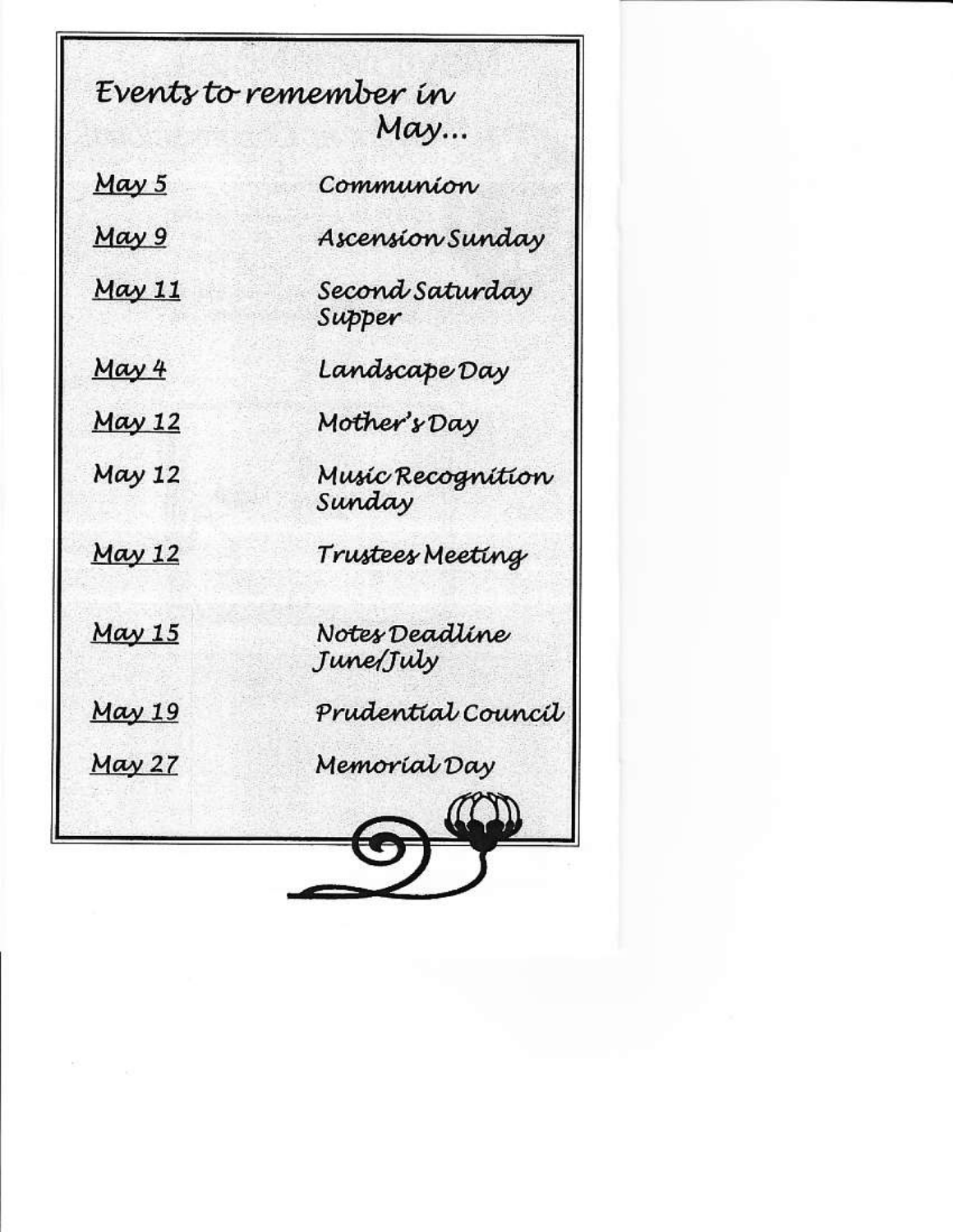#### From The Pastor's Desk

Do you ever think what Heaven is going to be like? Who are we going to know? What are relationships going to be like? Are we going to get bored? What are we going to do? The Bible doesn't actually talk a lot about Heaven, just glimpses and pieces.

#### Revelation 21:3,4

"Behold, the tabernacle of God is among men, and He will dwell among them, and they shall be His people, and God Himself will be among them, and He will wipe away every tear from their eyes; and there will no longer be any death; there will no longer be any mourning, or crying, or pain; the first things have passed away."

Life on earth is so short. Eternity is ... well, forever and ever. Sometimes I wish I had a better understanding of what my life is going to be like in Heaven. Maybe that would help me to stay a little more focused on the "important" things in this earthly walk. Too often the distractions of life money, personal enjoyment, toys, accomplishments, creature comforts take my focus away from God's purpose; being the person God created me to be and accomplishing the work He has called me to do. I don't like the suffering of doing His will verses getting my way. Somehow my brain thinks it is my right as an American Christian to have life easy as well as more new stuff than I can possibly use. If my focus were on Heaven, all these sufferings would be merely light inconveniences.

#### Romans  $8.18$

For I consider that the sufferings of this present time are not worthy to be compared with the glory that is to be revealed to us.

Heaven is going to be beyond wonderful. I do believe, whatever else is involved in Heaven, that we will always be doing God's perfect will and thrilled every moment to be doing it. I am attempting to practice that a bit more while I am on earth.

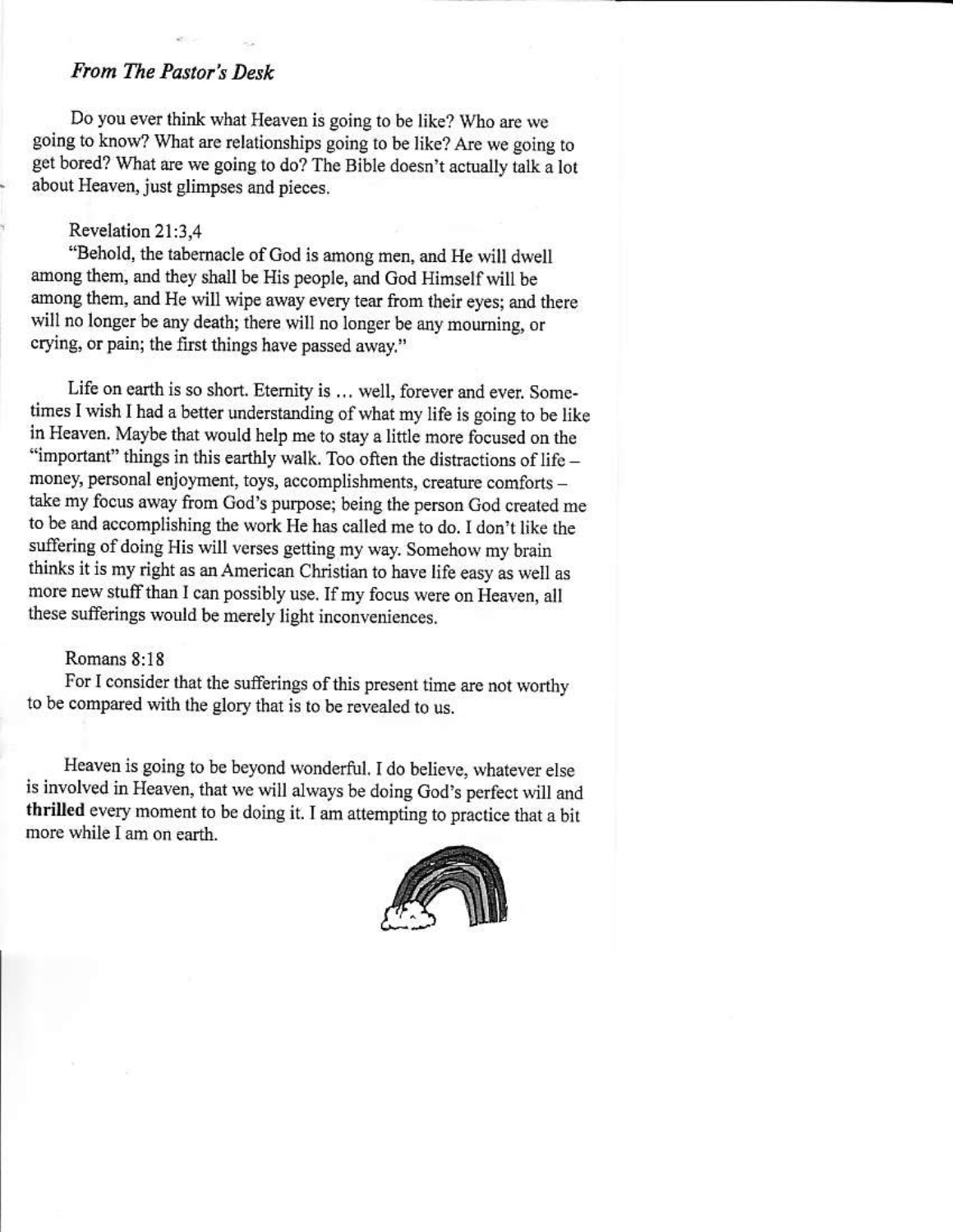With Spring Coming and so many challenges facing each of us, I think of the word "Volunteering".

Summarizing James 2:14-24 as follows: What good is it, my brothers, if someone says he has faith but does not have works? Can that faith save him? If a brother or sister is poorly clothed and lacking in daily food, and one of you says to them, "Go in peace, be warmed and filled," without giving them the things needed for the body, what good is that? So also faith by itself, if it does not have works, is dead. But someone will say, "You have faith and I have works. Show me your faith apart from your works, and I will show you my faith by my works."

The above scripture speaks to the meaning of the word "Volunteering". In our fast paced world, we sometimes forget that faith is action and giving to our church and our community. Let's remember that God is action and if we are to resemble God then we must find our place with "Giving". Volunteering is transforming our faith into action. Have you tested your faith lately? Do we include action with our growing faith? We must extend that faith to grow and give back to god. Remember God blesses the givers so they can do his works. Praise be to God.



Terry Graham Lay Leader

Our Sunday School year is drawing to a close. It's hard to believe how many of these years I have taught!

As I look at our young people grow, I am so excited to see God's plan for their lives unfolding. Morgan is well on her way to adulthood, and Dominic is just beginning the steps down that path. Maggie hovers at the in-between stage, as she prepares to begin high school in the fall. Trace and Tieler have gone from only being able to color in my class, to reading and acolyte duties and growing with God. Our occasional class mates, like Marissa, Zoe, and Hailey, also change more quickly than I would like.

I hope to wrap up Confirmation studies this month. Where God will take our studies next year is yet to be determined. The path, while sometimes hidden, always reveals itself, and I am confident that He is not yet done with me at Mayflower. I look forward to another year with the younger people. Liz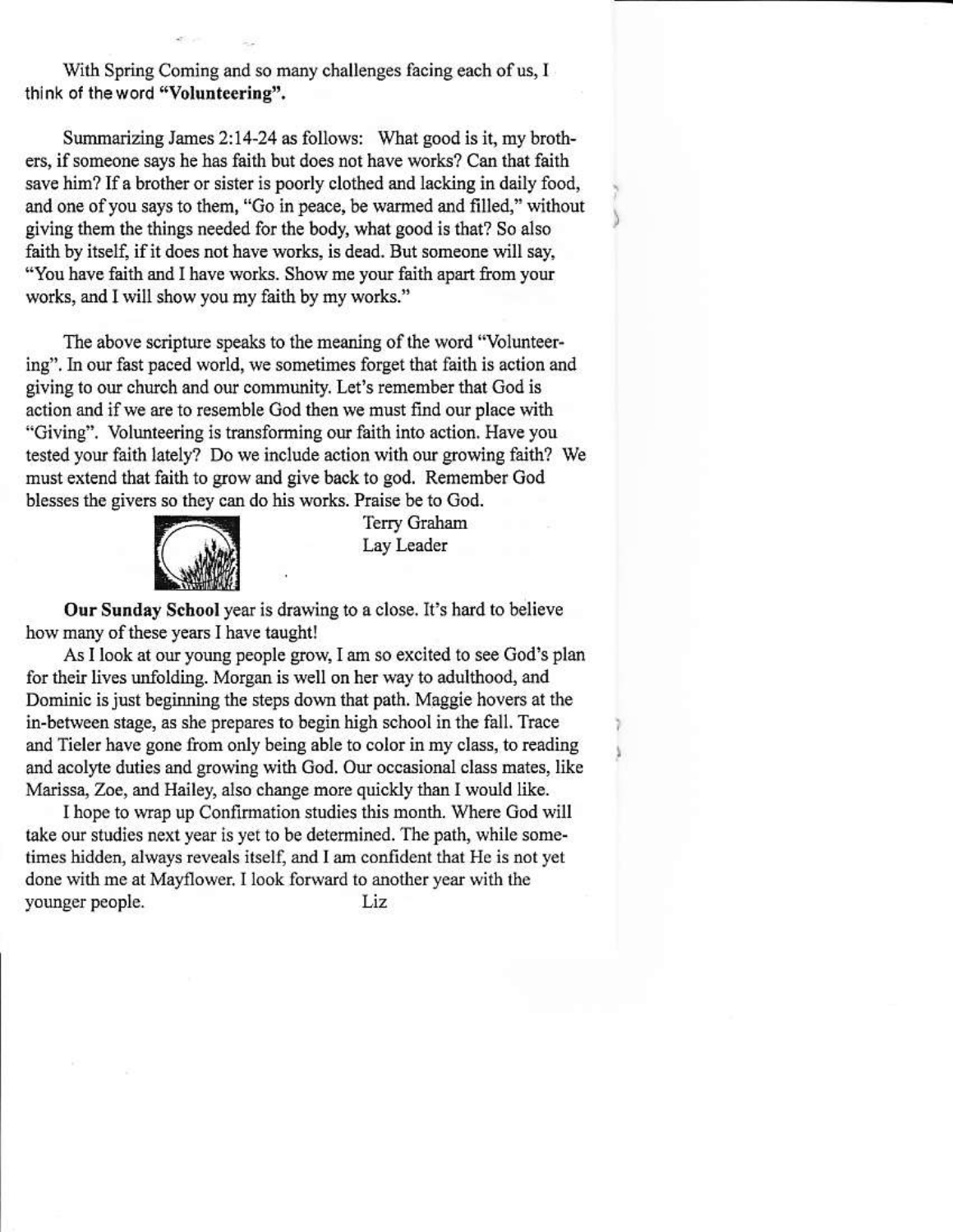#### Big Bang, Little Bang: God Is Here

For about the last year, I have been enjoying "The Big Bang Theory," a sitcom on TV. Of course, it is silly and secular, but as Christians we should always be filtering what we are looking at. Sheldon's mother is a Texas Bible-thumper, and he has no use for that. But you may notice that she tempers his stubborn behavior, and that she has raised him with prayer and love. Leonard's mother is a pure scientist, and he did not know the loving comfort of a mother when he was raised, and he is still insecure.

I know enough as an adult, I believe, to edit what they are talking about. Scientists cannot really go along with the seven-days explanation of the formation of earth, but how do we measure time? Surely God defines His measure of time, not man.

The boy-men support each other, and they are even acting better as time goes on. They seem to know something about love.

Faith itself is a mystery. We are not so compelled to "have" to go to church to be morally and socially acceptable. But Lord, I believe, help thou mine unbelief. If we can make our spaces of worship kind and accepting, and open to the Holy Spirit, God promises to be with us.

Perhaps we can eventually bridge this science-spirit conundrum as well.

#### Chrisann

Please note that music Sunday is May 12 this year. We have some wonderful, alive music to share, and we want to share it with you!

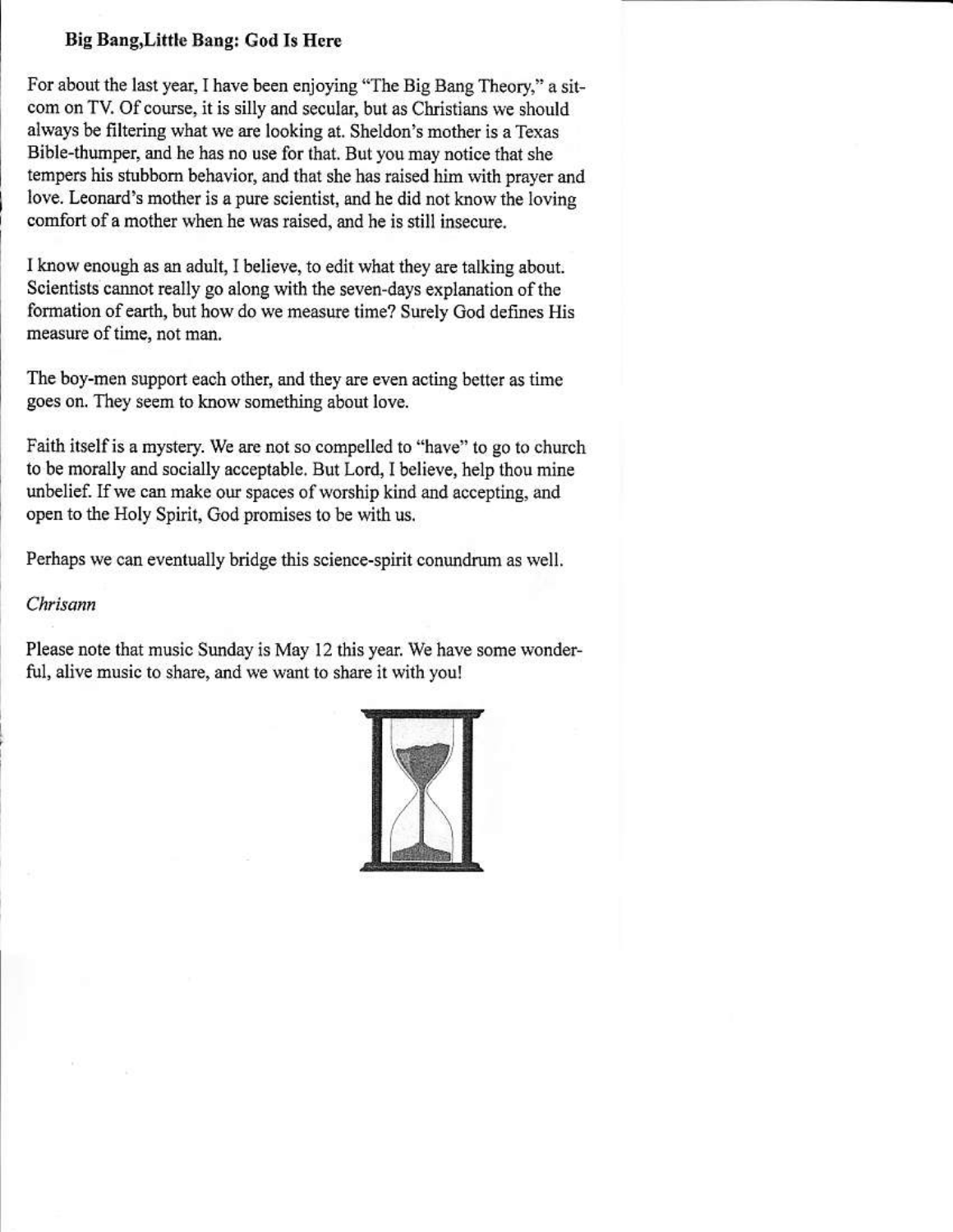#### **Thrift Sale**

Thanks to all who donated items for the thrift sale and/or worked in setting up, selling, and cleaning up! Proceeds (about \$1100 so far) will go toward the church's general fund at this point.

We are planning another sale for next October or November, so start saving up your items NOW! One way to do it is to have a box or bag in a closet or a corner of your basement or garage, and as you see things you don't need or want any more, put them in the box or bag. Then you'll be all set when the time comes!





#### **From Your Board of Trustees**

What an amazing response we had to our "Giving Tree" campaign! Within nine days of announcing to the congregation the need to take down the dead ash tree on the church grounds the thousand dollars were in. It is not always easy to come to our members to let them know of large financial issues that need to be dealt with, but those of you who were able to donate to this cause made it seem so. Please know that the board of trustees is most appreciative. Pastor Rick continues to say it, but you are living proof that we are a generous group of